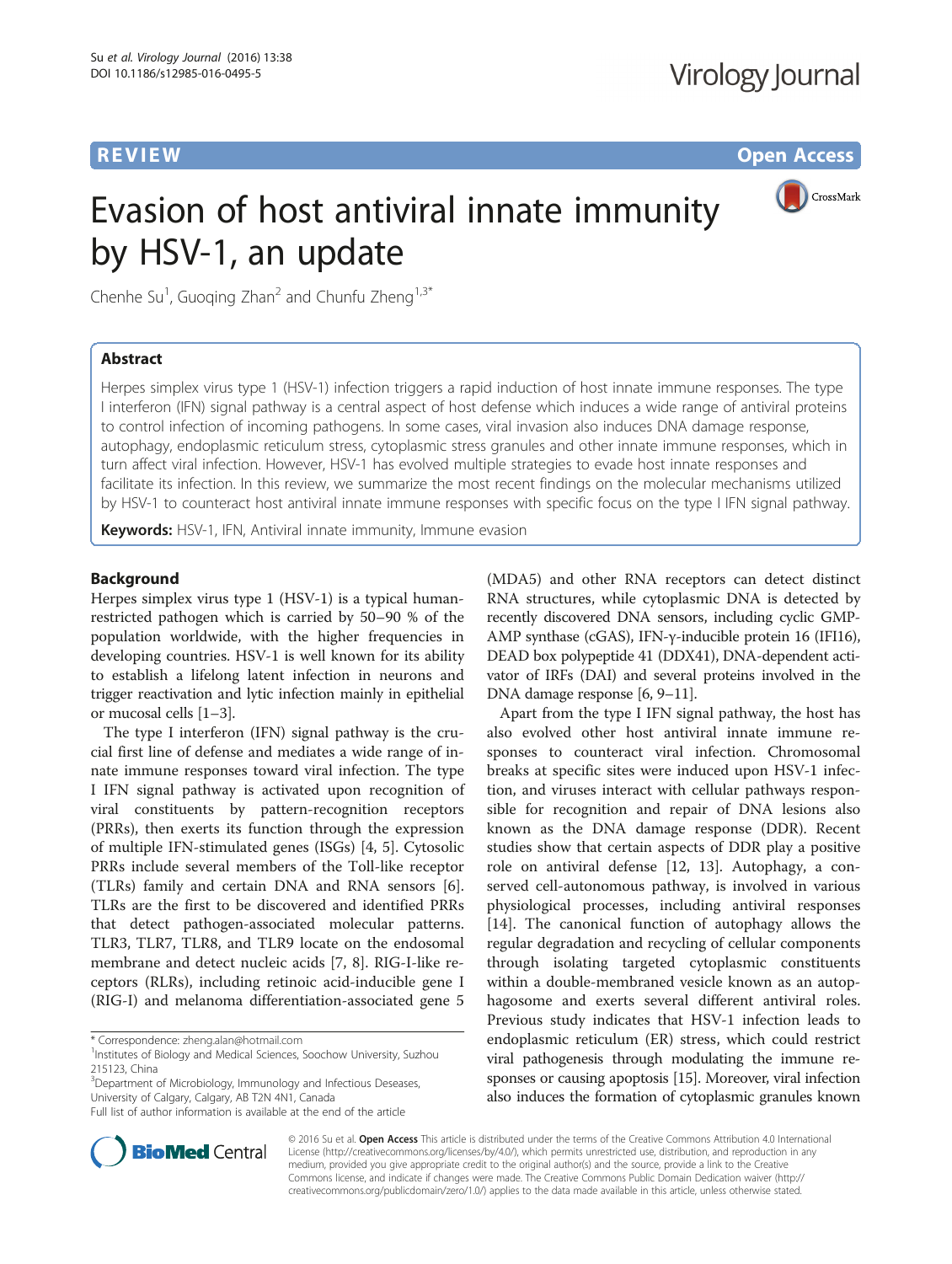as stress granules (SGs). Evidence shows that there is a strong correlation among SG formation, type I IFN production and viral propagation, which suggests that SGs could induce innate responses and restrain viral infection [[16\]](#page-6-0).

However, to evade host innate responses, HSV-1 has developed multiple mechanisms to attenuate host antiviral elements and facilitate its infection. In this review, we will discuss the most recent findings on the molecular mechanisms utilized by HSV-1 to evade host antiviral innate immune responses. Specific attention will be given to type I IFN signal pathway, as it plays a central role in the innate antiviral immunity.

#### HSV-1 infection dampens the type I interferon production and its downstream signaling pathway TLR signaling pathway

TLRs play a pivotal role in host defense against HSV-1 by detecting pathogen-associated molecular patterns and subsequently recruiting downstream adaptor proteins such as myeloid differentiation primary response protein 88 (MyD88), MyD88 adaptor-like protein (Mal), Toll/ interleukin 1 receptor domain-containing adaptor protein (TIRAP), Toll/interleukin 1 receptor domain-containing adaptor-inducing IFN-β (TRIF), and/or TRIF-related adaptor molecule (TRAM). This leads to the formation of distinct protein complexes, including TANK-binding kinase 1 (TBK1) and inducible inhibitor of κB kinase (IKK), which then activate transcription factors interferon regulatory factor 3 (IRF3) and interferon regulatory factor 7 (IRF7) to further induce the expression of IFN-β. Until now, TLR2, TLR3, TLR4 and TLR9 are reported to recognize HSV-1 elements [[8, 17, 18](#page-6-0)].

#### TI<sub>R3</sub>

TLR3 is well characterized for its ability to induce the expression of type I IFNs and inflammatory cytokines following detection of double-strand RNA, and is the only TLR reported to play a non-redundant role in host antiviral immunity. TLR3 deficient fibroblasts produced much less IFN-I upon HSV-1 infection compared to controls, and impaired TLR3 signaling also results in high levels of viral replication [\[19](#page-6-0)–[21](#page-6-0)]. Peri et al. reported that HSV-1 tegument protein kinase US3 could reduce the expression of TLR3 thus inhibiting TLR3-mediated response, and depletion of US3 resulted in strong activation of IRF3 and the type I IFN response [[22](#page-6-0)].

#### MyD88

MyD88, composed of a Toll-interleukin-1 receptor domain and a death domain, is a crucial adapter molecule in the TLR signal pathway [\[23](#page-6-0)]. Van Lint et al. reported that expression of ICP0 alone was sufficient to reduce the levels of MyD88 and Mal (TIRAP) through its E3 ligase function and cellular proteasomal activity, thus reduced the TLR2-mediated inflammatory response against HSV-1 infection [[24\]](#page-6-0).

#### TRAF6

TNF receptor associated factor 6 (TRAF6) is a member of TRAF proteins, which play an important role as adapter molecules to transmit intracellular signals [\[25](#page-6-0)]. TRAF6 interacts with TAK1 and the IKK complex, leading to activation of the IKK complex, the latter then phosphorylates the inhibitor of κB, causing its ubiquitination and degradation [\[26\]](#page-6-0). HSV-1 kinase US3 could also inhibit TLR2 signaling by reducing TRAF6 polyubiquitination which depends on its kinase activity [[27](#page-6-0)].

#### RLR signaling pathway RIG-I and MAD5

RLRs, best represented by RIG-I and MDA5, are proven to play a crucial role during HSV-1 infection. RIG-I mainly recognizes RNA bearing 5'-triphosphate group, while MDA5 typically recognizes dsRNA that is over 2000 bps in length. Both RIG-I and MDA5 could transmit signals to the downstream adaptor protein mitochondrial antiviral-signaling protein (MAVS also known as IPS-1, VISA, or CARDIF), which subsequently activates IRF3 and NF-κB and triggers the expression of type I IFNs and inflammatory cytokines [[28](#page-6-0)–[30\]](#page-6-0). Previous studies in our lab have demonstrated that several HSV-1 proteins could down-regulate the RLR signaling pathway via targeting multiple proteins involved in this pathway with distinct mechanisms. US11, an RNA binding tegument protein of HSV-1 [\[31\]](#page-6-0), interacts with endogenous RIG-I and MDA5 via its carboxyl-terminal amino acids in an RNA independent manner, and subsequently impedes the formation of RIG-I/MAVS and MDA5/MAVS complexes, resulting in reduced production of IFN-β [\[32\]](#page-6-0).

#### TRAF3

TRAF3 is a crucial component of the RLR-mediated signaling pathway and links upstream type I IFN signaling responses of MAVS to TBK1 [[33, 34\]](#page-6-0). K63-linked polyubiquitination of TRAF3 is indispensable for signaling by MAVS and recruiting the kinases TBK1 and IκB kinase ε (IKKε), leading to IRF3 phosphorylation and subsequent type I IFN production. As the largest tegument protein of HSV-1, UL36 is essential for HSV-1 replication and is conserved across the herpesviridae family. UL36 contains a deubiquitinase (DUB) motif within its N terminus also known as UL36 ubiquitin-specific protease (UL36USP) [[35](#page-6-0), [36](#page-6-0)]. The DUB activity of UL36USP is crucial to block IFN-β production via deubiquitinating TRAF3 thus preventing the recruitment of the downstream adaptor TBK1 [[37\]](#page-6-0).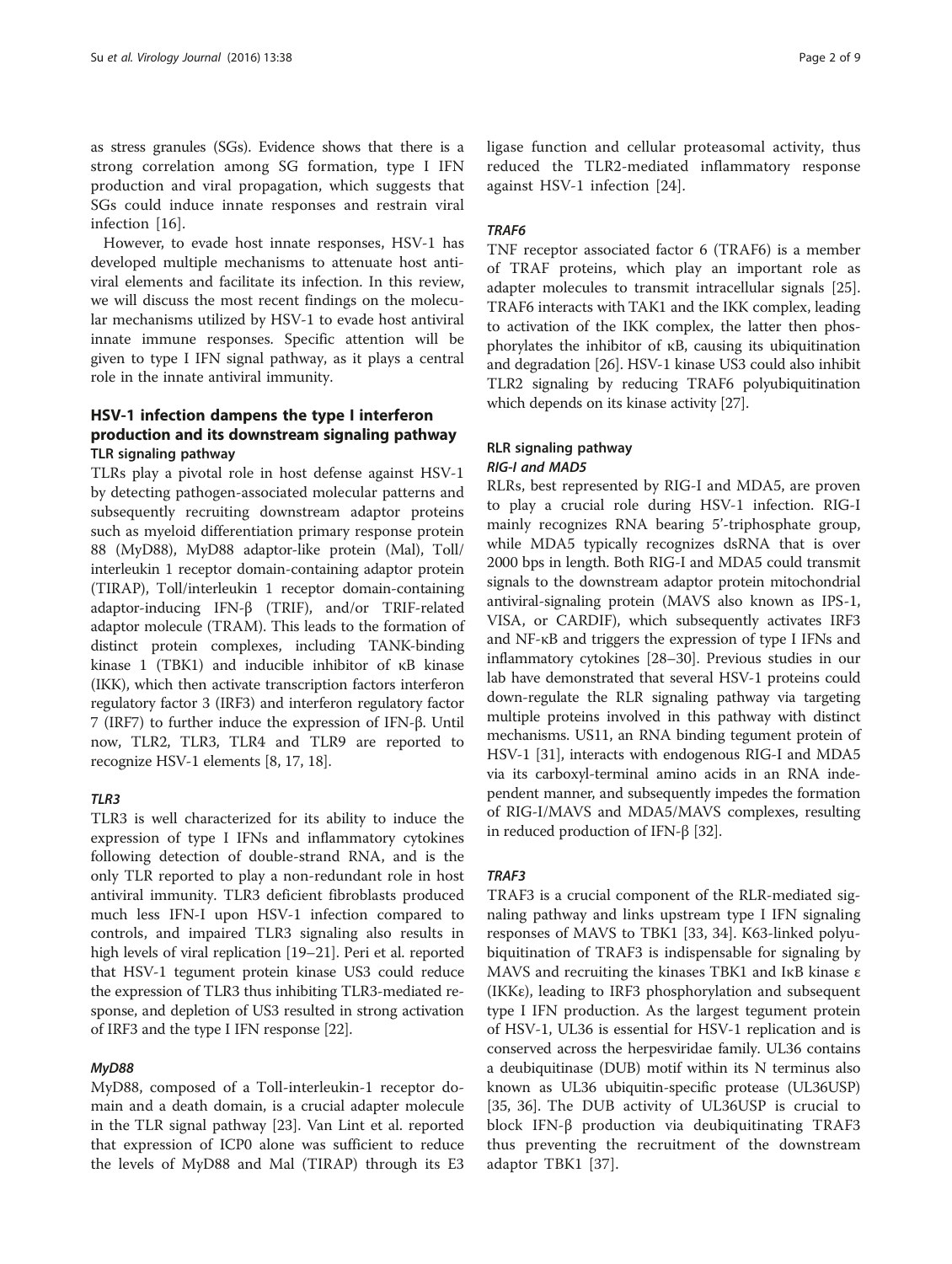#### TBK1

TBK1 is an IκB Kinase-related kinase phosphorylating a wide range of substrates involved in several cellular processes. TBK1 is activated upon recognition of nucleic acids by various DNA and RNA sensors, and triggers phosphorylation of IRF3, activation of NF-κB and the expression type I IFN. HSV-1 ICP34.5, a multifunctional neurovirulence factor, contains 263 amino acids and is essential in viral pathogenesis [[38\]](#page-6-0). It has been shown that HSV-1 ICP34.5 could inhibit IFN production by binding and sequestering TBK1 [\[39, 40\]](#page-6-0).

#### IRF3

IRF3 plays a crucial role in the innate immune responses to viral infection, especially on activating the transcription of type I IFN, and dimerization of IRF3 is a distinguishing feature of early activation of the antiviral responses. HSV-1 US3 is a serine/threonine protein kinase that is also conserved across the herpesviridae family [[41](#page-6-0)]. HSV-1 kinase US3 could significantly down regulate the activation of type I IFN and IFN-stimulated response element (ISRE) depending on its protein kinase activity. Moreover, US3 hyperphosphorylates IRF3 to induce untypical phosphorylation of IRF3 and inhibits its dimerization and nuclear translocation. Infection of US3 KD mutant viruses, K220M and D305A respectively, resulted in a much robust IFN-β production compared with wild-type virus [[42](#page-6-0)]. VP16 is an abundant 65-kDa virion phosphoprotein that is delivered by the infecting virions and functions during the earliest stages of infection to stimulate transcription of the viral immediate-early genes, thereby facilitating the onset of the lytic program of viral gene expression [[43](#page-6-0)]. Our previous research revealed that VP16 could block the transactivation activity of IRF-3 through interaction with IRF3 and interfering IRF-3 to recruit its coactivator CBP [\[44](#page-6-0)]. ORF61 protein from varicella-zoster virus is homologous to HSV-1 protein ICP0 [\[45\]](#page-6-0). Distinct from that of ICP0, ORF61 inhibits IFN-β production through degrading phosphorylated IRF3 via the ubiquitinproteasome pathway [[46](#page-6-0)].

#### NF-κB

Activation of most PRRs, for example TLRs and RLRs, leads to the induction of NF-κB signaling, which mediates the expression of a large number of cytokines involved in the innate immune responses, especially in the type I IFN signal pathway [\[47, 48](#page-6-0)]. Recently, it is reported that NF-κB also contributes to STING dependent, dsDNA-mediated type I IFN production [\[49](#page-6-0)]. The p65/RelA subunit of NFκB is a crucial transcription factor in host innate immune system. Many viruses, including RNA and DNA viruses, antagonize the host inflammation responses at the p65/ RelA level. Conserved within alphaherpesvirus, US3 hyperphosphorylates p65 at serine 75 and abrogates its nuclear translocation, resulting in inhibiting NF-κB activation and decreasing expression of many inflammatory chemokine [[50](#page-7-0)]. HSV-1 ICP0 is an immediate early and multifunctional protein that plays a pivotal role during both lytic and latent infections. ICP0 has an E3 ubiquitin ligase activity that promotes degradation of certain host proteins [\[51, 52](#page-7-0)]. Our previous study shows that ICP0 significantly suppresses TNF-α-mediated NF-κB activation through binding to the NF-κB subunits p65 and p50, and ICP0 abolishes nuclear translocation of p65 and degrades p50 through the ubiquitin-proteasome pathway depending on its E3 ligase activity [\[53\]](#page-7-0).

#### DNA sensors signaling pathway

Cytosolic DNA was known to induce immune responses but the underlining mechanisms were not understood until the recent discovery of multiple DNA sensors. Ishii et al. found that double-strand B-form DNA could trigger innate antiviral responses including production of type I IFN and chemokines independent of TLRs or RIG-I [\[54](#page-7-0)]. During the past few years, great progress has been made in discovering and characterizing several important cytosolic DNA sensors which has greatly improved our understanding of mechanisms of DNA sensor signaling pathway.

#### STING

Growing evidence shows that stimulator of interferon genes (STING, also known as TMEM173, MITA, ERIS and MPYS), expressed in T cells, DCs, macrophages, endothelial cells, epithelial cells and fibroblasts, is an important adaptor for type I IFN induction by cytosolic DNA and plays a critical role in innate immune signaling [[55](#page-7-0)–[58\]](#page-7-0). STING is anchored in the endoplasmic reticulum (ER) in unstimulated cells through four transmembrane domains residing in its N-terminal region, while its C terminus recruits TBK1 and IRF3, and facilitates the phosphorylation of IRF3 by TBK1. STING was recently identified as an ISG and ectopic expression of STING in HEK293T cells could induce robust production of IFN-β [[59](#page-7-0)]. STING knockout mice were significantly more susceptible to HSV-1 compared with the wild-type siblings [[60](#page-7-0)], suggesting that STING might play an important role in host restriction of HSV-1 infection. However, till now, little is known about how HSV-1 evades STING mediated immune responses. Kalamvoki et al. reported that HSV-1 infection affected the stability and function of STING in a cell dependent manner, which depended on the functional integrity of ICP0 and US3-PK [\[61\]](#page-7-0).

#### cGAS

cGAS, also known as MB21D1 and C6orf150, belongs to the nucleotidyltransferase family and shares highly related structural and enzymatic features with the well-known dsRNA-sensing 2 –5 -oligoadenylate synthase (OAS)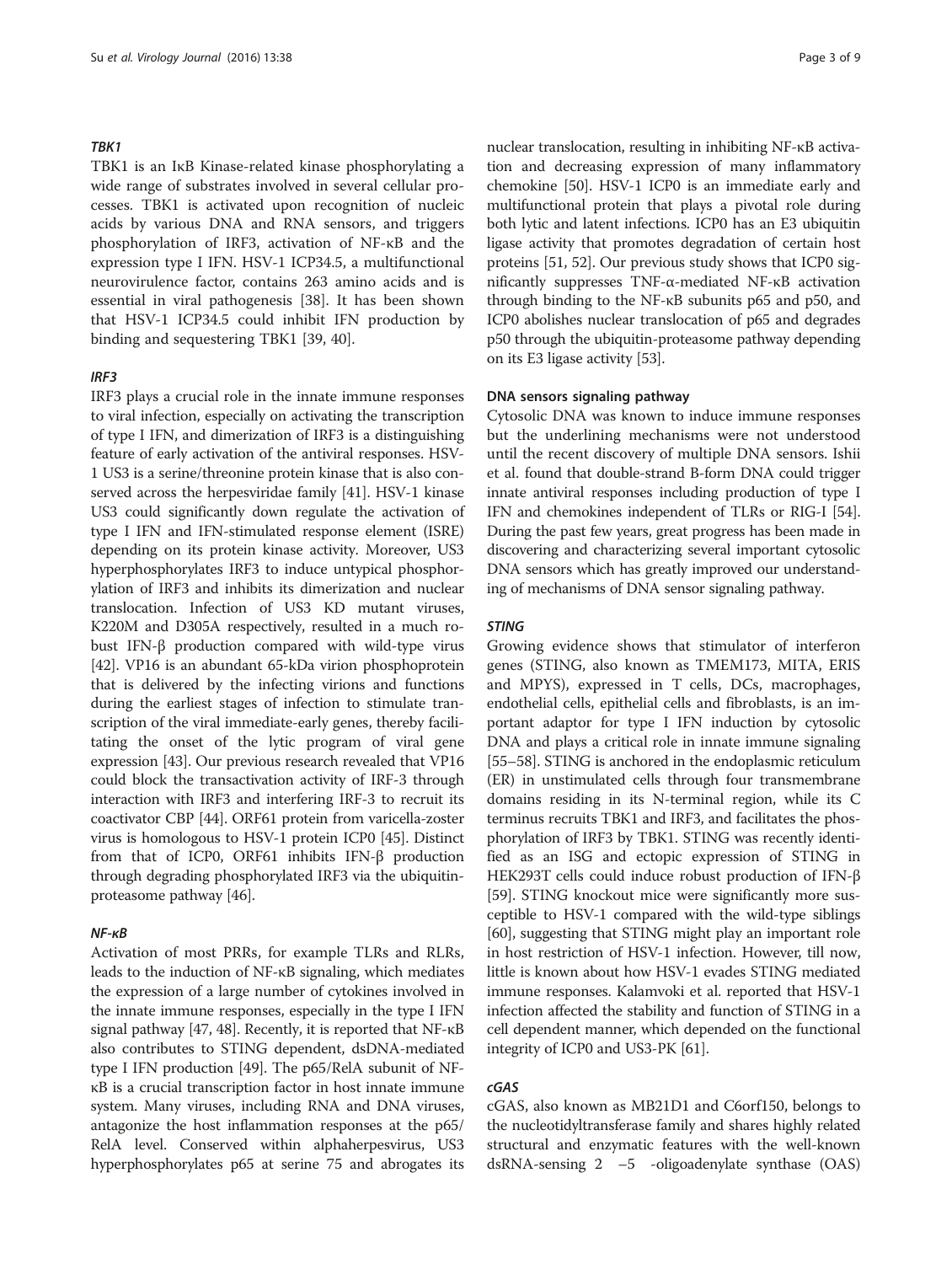proteins [\[62\]](#page-7-0). Using biochemical purification and quantitative mass spectrometry, Sun et al. identified cGAS as a novel and main sensor for cytosolic DNA [\[63, 64\]](#page-7-0). cGAS, as well as STING, is an ISG, which undergoes a significant conformational change after dsDNA binding and catalyzes ATP and GTP to produce cyclic GMP-AMP (cGAMP), an endogenous second messenger [[63](#page-7-0), [65, 66\]](#page-7-0). The latter then binds to and induces dramatic conformational change of STING, leading to its activation and subsequent signal transduction. Depletion of cGAS using shRNA abolished DNA induced activation of IRF3 and IFN-β production. Similarly, cGAS knockout mice were significantly more susceptible to HSV-1 infection compared with the wild-type siblings, indicating that just as STING, cGAS also played an important role in host defense against HSV-1 infection [[67](#page-7-0)]. Surprisingly, Orzalli et al. reported that cGAS produced low amounts of cGAMP upon HSV-1 infection whereas IFN-γ-inducible protein 16 (IFI16) played a direct role in HSV DNA sensing [\[68\]](#page-7-0). Since cGAS mediated signal transduction is completely dependent on STING, viral proteins affecting STING or its downstream molecules may directly affect the cGAS pathway. Nonetheless, none of HSV-1 proteins has been reported to specifically antagonize the cGAS/STING mediated cytosolic DNA sensing signal pathway yet. A high-throughput screen assay of all HSV-1 proteins was performed in our lab to identify viral proteins involving in immune evasion of the cGAS-STING signal pathway.

#### IFI16

IFI16 is a DNA binding protein and belongs to the PYHIN family that contains an N-terminal pyrin domain and two C-terminal HIN domains. Unlike other cellular DNA sensors, IFI16 shuttles between the nucleus and the cytoplasm, and is predominantly nuclear at resting state [\[69](#page-7-0)–[71](#page-7-0)]. Upon HSV-1 infection, IFI16 recognizes and directly associates with viral genome in the nucleus, then interacts with histone acetyltransferase p300. Acetylation of IFI16 results in its cytoplasmic redistribution where it interacts with STING, and subsequently induces IRF-3 phosphorylation as well as interferon-β production to counteract viral replication [\[72](#page-7-0)]. One study showed that IFI16 bound to HSV-1 promoters and prevented association of transcriptional activators with HSV-1 promoters, thus restricted HSV-1 replication through modulating histone modifications [[73](#page-7-0)]. Johnson et al. and Orzalli et al. reported that HSV-1 specifically targeted IFI16 for proteasomic degradation depending on its E3 ubiquitin protein ligase ICP0 [\[74](#page-7-0), [75\]](#page-7-0), while another report presented that expression of ICP0 alone was not sufficient to degrade IFI16 and infection with ICP0-null HSV-1 could also result in IFI16 degradation [[76\]](#page-7-0), suggesting that other viral proteins may also be involved in this process. HSV-1 infection could also induce

the activation of IFI16 leading to the formation of the IFI16-ASC (apoptosis-associated speck-like protein containing CARD)-procaspase-1 inflammasome complex and maturation of IL-1β early during infection. ICP0 targeted IFI16 for degradation at later times to evade the proinflammatory consequences [\[74](#page-7-0)]. Further studies are necessary to fully understand dynamic interaction between IFI16 and ICP0 and other viral proteins.

#### Other DNA sensors

Several proteins were identified as candidate cytosolic DNA sensors before the discovery of cGAS, such as DAI, DDX41, DNA-dependent protein kinase (DNA-PK) et al. [\[6, 10\]](#page-6-0). Though these proteins were reported to play a role on viral restriction, further studies showed that they were dispensable for DNA-induced responses in many human cells, suggesting that they might play a redundant or cell-type specific role.

#### Interferon-stimulated genes

Type I IFNs trigger the induction of numerous ISGs, including viperin, zinc finger antiviral protein (ZAP), tetherin, double stranded RNA-dependent protein kinase (PKR), 2'-5' oligoadenylate synthetase (OAS), etc., and distinct sets of ISGs cooperate to reinforce type I IFN signaling and prime cells with enhanced antiviral activity to inhibit viral replication. Here, we discuss how HSV-1 evades the antiviral activity of the aforementioned ISGs.

#### Viperin

Viperin (also known as RSAD2 or Cig5) is one of the well-studied ISGs highly induced through both type I IFN-dependent and type I IFN-independent pathways, and restricts a broad range of viruses. HSV-1 UL41 was an endoribonuclease with a substrate specificity similar to that of RNase A [[77\]](#page-7-0). Previous studies in our lab showed that wild-type (WT) HSV-1 infection couldn't induce viperin production, and ectopically expression of viperin inhibited the replication of UL41-null HSV-1 but not WT viruses [[78](#page-7-0)]. The underlying molecular mechanism is that UL41 counteracts viperin's antiviral activity by reducing its mRNA accumulation [\[78](#page-7-0)].

#### ZAP

ZAP is a host restriction factor that prevents the accumulation of viral mRNA in the cytoplasm through interacting with the ZAP-responsive elements in the viral RNA [[79](#page-7-0)]. HSV-1 UL41 protein abrogates the antiviral activity of human ZAP by targeting its mRNA for degradation, and consequently inhibiting the expression of hZAP [\[80\]](#page-7-0).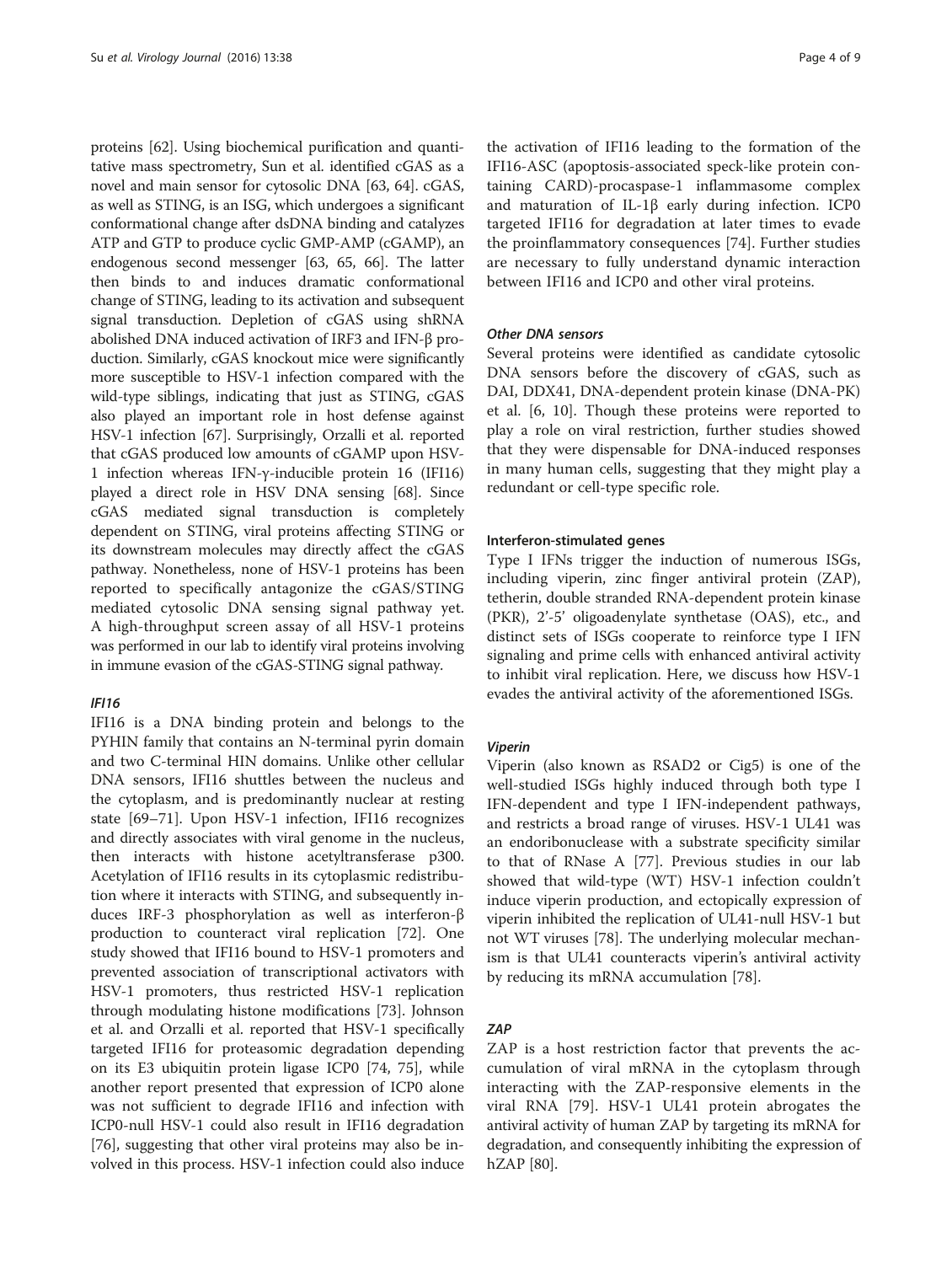#### Tetherin

Tetherin (also known as BST2 and CD317) is an ISG which was initially identified as an antiviral effector by inhibiting enveloped virus release without interaction with viral proteins [\[81](#page-7-0)]. Tetherin was recently demonstrated to restrict HSV-1 replication by suppressing virus release, and HSV-1 envelope gM was identified as an antagonist to tetherin restriction [[82\]](#page-7-0). Further investigation showed that HSV-1 efficiently depleted tetherin from infected cells by reducing its mRNA via UL41, and that depletion of tetherin could compensate for defects in replication and release of UL41-null HSV-1 [\[83\]](#page-7-0).

#### PKR

PKR is activated by dsRNA introduced to cells by many viruses since dsRNA is a frequent by-product of viral replication. Upon activation, PKR subsequently phosphorylates the eukaryotic translation initiation factor EIF2A, which leads to the inhibition of cellular mRNA translation, thereby preventing viral protein synthesis and blocking viral production [\[84](#page-7-0)]. A recent report by Low-Calle et al. showed that HSV-1 infection decreased PKR constitutive expression [[85](#page-7-0)].

#### **OAS**

Similar to PKR, OAS is also a key dsRNA-responsive effector. There are three major forms of OAS, all of which recognize dsRNA through a positively charged groove in the molecule. OAS undergoes a conformational change after binding dsRNA and results in the synthesis of 2',5' oligoadenylates (2-5As) [\[86](#page-7-0)]. These 2-5As products subsequently activate latent RNase L, resulting in both viral and endogenous RNA degradation and the inhibition of viral replication [[87](#page-7-0)]. Sànchez et al. reported that HSV-1 US11 protein was sufficient to block OAS activation depending on its dsRNA-binding domain, and the underlining mechanism could be that US11 sequestered available dsRNA produced during infection [\[88\]](#page-7-0).

#### Other host antiviral innate immune responses DDR

DDR is an evolutionarily conserved response to detect DNA damage and initiate cell-cycle arrest to repair the damage. DDR pathways are mainly controlled by ataxia telangiectasia mutated (ATM), ataxia telangiectasia and Rad3 related (ATR) and DNA-PK. Viral DNA genome can be sensed by DDR components which lead to the inhibition of viral replication [\[12](#page-6-0), [13,](#page-6-0) [89\]](#page-7-0). Recent researches showed that several DDR sensors, such as DNA-PK and MRE11, were also involved in cytosolic DNA sensing and subsequently type I IFN production [[90, 91\]](#page-7-0). HSV-1 IE gene product ICP0 was reported to prevent full activation of ATM response by promoting the proteasome mediated degradation of DNA-PK, RNF8 and RNF168 [\[92, 93\]](#page-7-0). Parkinson et al. found that ICP0 alone was sufficient to degrade DNA-PKcs, the catalytic subunit of DNA-PK, and virus yield was enhanced following infection of DNA-PK negative cells. Chaurushiya et al. reported a novel mechanism utilized by ICP0 to degrade RNF8 [[94](#page-7-0)]. During HSV-1 infection, ICP0 is phosphorylated by cellular CK1 kinase specifically on T67, which facilitates its interaction with RNF8 via the fork-head associated (FHA) domain and promotes RNF8 degradation [[94](#page-7-0)].

#### Autophagy

Autophagy is an ancient cell-autonomous defense mechanism and plays a crucial antiviral role in restricting viral invasion [\[14](#page-6-0)]. Most recently, Liang et al. found that the autophagy protein Beclin1 directly interacted with cytosolic DNA sensor cGAS, resulting in the inhibited production of cGAMP by cGAS and enhanced autophagy-mediated degradation of cytosolic DNAs [[95\]](#page-7-0). Surprisingly, autophagy deficiency does not significantly increase the viral infectivity of HSV-1 [\[96](#page-7-0)], which may due to potent strategies HSV-1 evolved to antagonize autophagy. In fact, HSV-1 ICP34.5 was reported to inhibit autophagy through a physical interaction with Beclin 1 and control the formation of autophagosomes in fibroblasts and neurons [\[97, 98](#page-8-0)].

#### ER stress

A variety of cellular stresses can severely perturb endoplasmic reticulum (ER) function, also known as "ER stress", triggering unfolded protein response (UPR) to preserving ER homeostasis. There are currently three UPR signaling pathways, distinguished by the action of three ER-localized transmembrane proteins inositolrequiring protein-1α (IRE1α), protein kinase RNA (PKR)-like ER kinase (PERK), and activating transcription factor 6 (ATF6) [\[15](#page-6-0), [99](#page-8-0)]. HSV-1 glycoprotein gB were reported to selectively inhibit PERK activation [[100\]](#page-8-0). Burnett et al. found that ICP0 promoter was responsive to ER stress which indicated that ICP0 might act as a sensor of cellular ER stress response to efficiently inhibit the UPR early in viral infection [[101](#page-8-0)].

#### SGs

Cellular stresses as well as viral infection could induce the formation of cytoplasmic proteins and RNA aggregates also known as stress granules (SGs). Nucleoprotein aggregates in SGs usually result in further storage, degradation in another granular compartment, or restart of translation upon recovery from stress. SGs are considered to be antiviral as increasing evidence show that SG formation and viral propagation are negatively correlated in multiple viral replication systems [[102](#page-8-0)–[104\]](#page-8-0). Finnen et al. found that HSV-2 infection did not cause accumulation of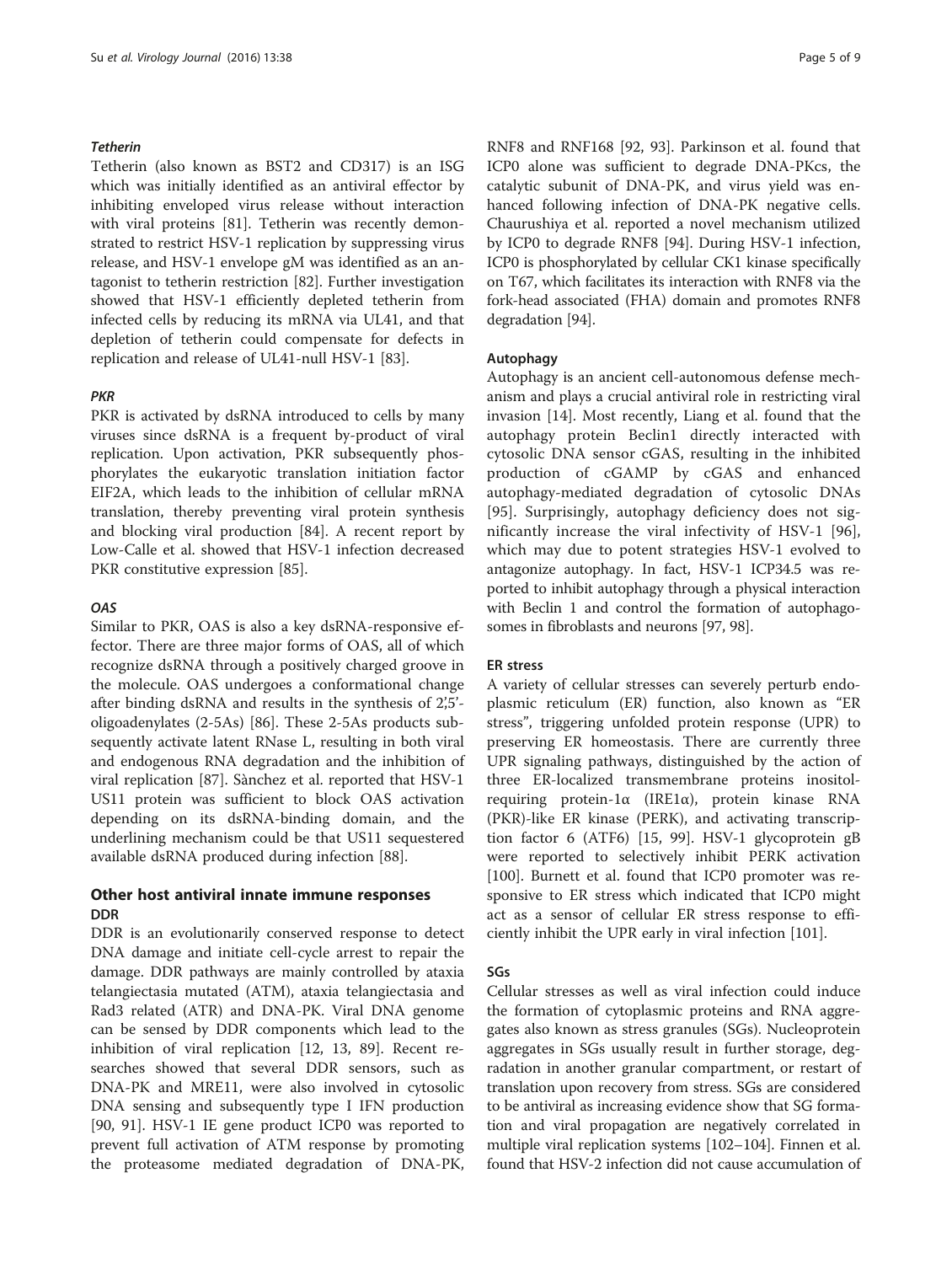



SGs and identified HSV-2 vhs as a virion component required for the disruption of SG formation [[105](#page-8-0)]. In addition, HSV-1 protein ICP8 was found to inhibit SG formation by binding to G3BP [[106](#page-8-0)], a crucial regulators of the formation and stability of SGs.

#### Cell viability

Necrosis, a possible form of programmed cell death is a crucial strategy to control viral replication and pathogenesis [[107, 108\]](#page-8-0). Treatment with tumor necrosis factor (TNF)- $\alpha$  triggers necrosis and results in the interaction between receptor-interacting kinase 1 (RIP1) and RIP3 through the RIP homotypic interaction motif (RHIM) domains [[109\]](#page-8-0). Recent investigations have shown that HSV-1 R1 proteins ICP6 could prevent TNF-induced necroptosis in human cells. ICP6 could form complexes with both RIP1 and RIP3 via its RHIM domain hence abrogating the interaction between RIP1 and RIP3 [\[110](#page-8-0), [111](#page-8-0)].

#### Conclusion

In summary, the interplay between HSV-1 and the host antiviral innate immunity is very complicated, with viral components interference at multiple steps of the host antiviral defense signaling pathway (Fig. 1). Although the host has evolved multiple mechanisms to detect and trigger immediate antiviral responses, HSV-1 has also evolved strategies to counteract the host antiviral immune response. Notably, great progress has been made in the past few years in identifying novel host antiviral components, for example, the various cytosolic DNA sensors, it also brings the challenge for us to unravel the impact of these new elements on HSV-1 infection and the strategy HSV-1 evolved to cope with these effectors.

#### Competing interests

The authors declare that they have no competing interests.

#### Authors' contributions

CS and CZ drafted and wrote the manuscript, and designed the artwork. GZ revised the manuscript and provided valuable suggestions. All authors read and approved the final manuscript.

#### Acknowledgments

This review summarizes only the most recent findings on HSV-1 mediated immune evasion. We apologize for incomplete coverage due to the space limitations. Work in the Zheng laboratory relevant to this article was supported by grants from the National Natural Science Foundation of China (81371795 and 81571974) and Innovative Research Team in Soochow University (PCSIRT, IRT 1075).

#### Author details

<sup>1</sup>Institutes of Biology and Medical Sciences, Soochow University, Suzhou 215123, China. <sup>2</sup>Department of Infectious Disease, Renmin Hospital, Hubei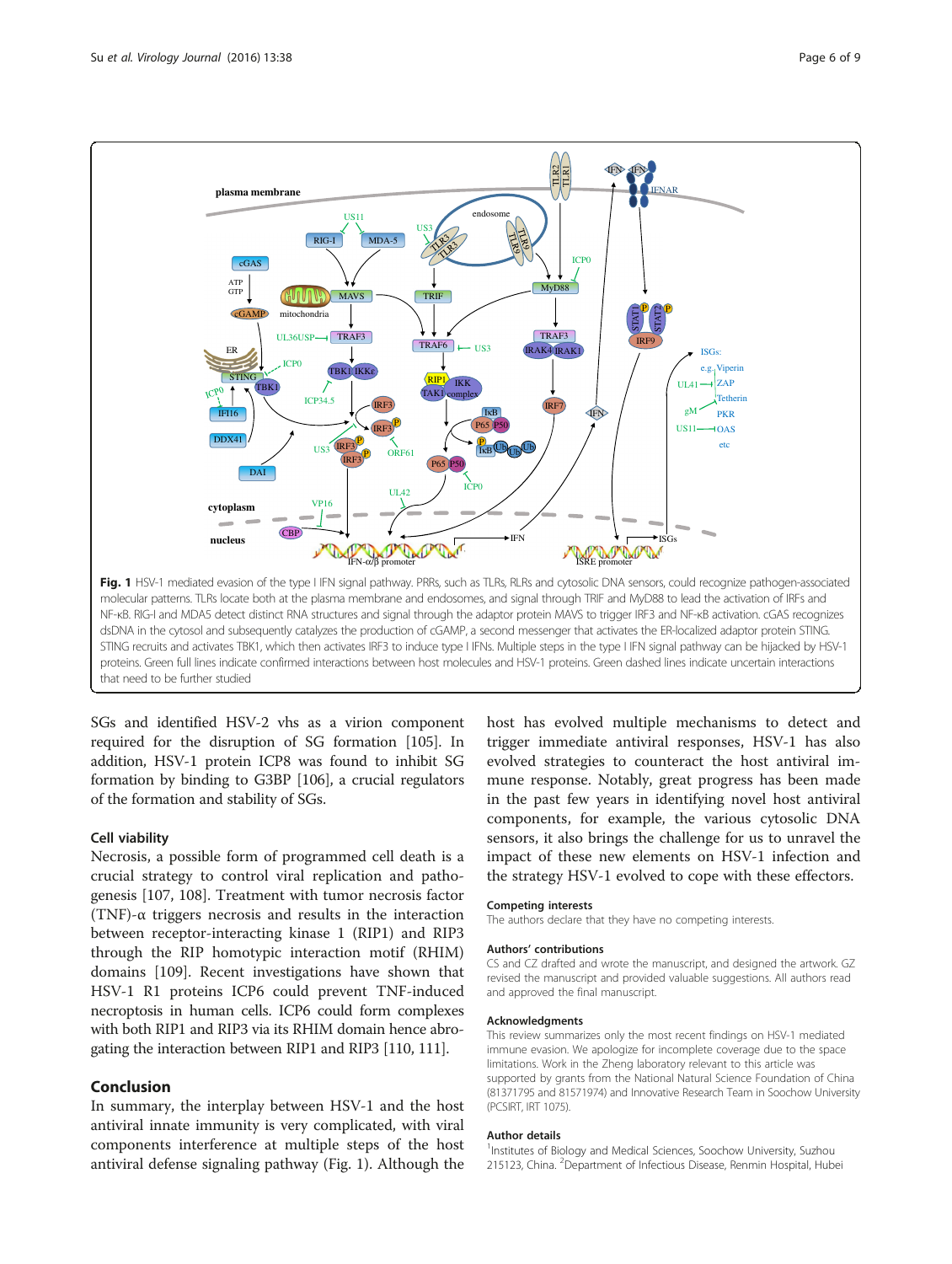<span id="page-6-0"></span>University of Medicine, Shiyan, Hubei 442000, China. <sup>3</sup>Department of Microbiology, Immunology and Infectious Deseases, University of Calgary, Calgary, AB T2N 4N1, Canada.

## Received: 20 January 2016 Accepted: 26 February 2016<br>Published online: 08 March 2016

#### References

- 1. Nicoll MP, Proenca JT, Efstathiou S. The molecular basis of herpes simplex virus latency. FEMS Microbiol Rev. 2012;36:684–705.
- Roizman B, Whitley RJ. An inquiry into the molecular basis of HSV latency and reactivation. Annu Rev Microbiol. 2013;67:355–74.
- 3. Steiner I, Benninger F. Update on herpes virus infections of the nervous system. Curr Neurol Neurosci Rep. 2013;13:414.
- 4. Chew T, Taylor KE, Mossman KL. Innate and adaptive immune responses to herpes simplex virus. Viruses. 2009;1:979–1002.
- 5. Li H, Zhang J, Kumar A, Zheng M, Atherton SS, Yu FS. Herpes simplex virus 1 infection induces the expression of proinflammatory cytokines, interferons and TLR7 in human corneal epithelial cells. Immunology. 2006;117:167–76.
- 6. Wu J, Chen ZJ. Innate immune sensing and signaling of cytosolic nucleic acids. Annu Rev Immunol. 2014;32:461–88.
- 7. Frazao JB, Errante PR, Condino-Neto A. Toll-like receptors' pathway disturbances are associated with increased susceptibility to infections in humans. Arch Immunol Ther Exp (Warsz). 2013;61:427–43.
- 8. Reuven EM, Fink A, Shai Y. Regulation of innate immune responses by transmembrane interactions: lessons from the TLR family. Biochim Biophys Acta. 1838;2014:1586–93.
- 9. Hornung V. SnapShot: nucleic acid immune sensors, part 1. Immunity. 2014; 41:868. 868 e861.
- 10. O'Neill LA, Bowie AG. Sensing and signaling in antiviral innate immunity. Curr Biol. 2010;20:R328–333.
- 11. Unterholzner L. The interferon response to intracellular DNA: why so many receptors? Immunobiology. 2013;218:1312–21.
- 12. Chatzinikolaou G, Karakasilioti I, Garinis GA. DNA damage and innate immunity: links and trade-offs. Trends Immunol. 2014;35:429–35.
- 13. Luftig MA. Viruses and the DNA Damage Response: Activation and Antagonism. Annual Review of Virology. 2014;1:605–25.
- 14. Dong X, Levine B. Autophagy and viruses: adversaries or allies? J Innate Immun. 2013;5:480–93.
- 15. Li S, Kong L, Yu X. The expanding roles of endoplasmic reticulum stress in virus replication and pathogenesis. Crit Rev Microbiol. 2015;41:150–64.
- 16. Onomoto K, Yoneyama M, Fung G, Kato H, Fujita T. Antiviral innate immunity and stress granule responses. Trends Immunol. 2014;35:420–8.
- 17. Herbst-Kralovetz M, Pyles R. Toll-like receptors, innate immunity and HSV pathogenesis. Herpes. 2006;13:37–41.
- 18. Ma Y, He B. Recognition of herpes simplex viruses: toll-like receptors and beyond. J Mol Biol. 2014;426:1133–47.
- 19. Zhang SY, Jouanguy E, Ugolini S, Smahi A, Elain G, Romero P, Segal D, Sancho-Shimizu V, Lorenzo L, Puel A, et al. TLR3 deficiency in patients with herpes simplex encephalitis. Science. 2007;317:1522–7.
- 20. Zhang SY, Jouanguy E, Sancho-Shimizu V, von Bernuth H, Yang K, Abel L, Picard C, Puel A, Casanova JL. Human Toll-like receptor-dependent induction of interferons in protective immunity to viruses. Immunol Rev. 2007;220:225–36.
- 21. Abe T, Barber GN. Cytosolic-DNA-mediated, STING-dependent proinflammatory gene induction necessitates canonical NF-κB activation through TBK1.pdf. J Virol. 2014[http://jvi.asm.org/content/88/10/5328.long.](http://jvi.asm.org/content/88/10/5328.long)
- 22. Peri P, Mattila RK, Kantola H, Broberg E, Karttunen HS, Waris M, et al. Herpes simplex virus type 1 Us3 gene deletion influences toll-like receptor responses in cultured monocytic cells. Virol J. 2008;5:140.
- 23. Takeda K, Kaisho T, Akira S. Toll-like receptors. Annu Rev Immunol. 2003;21:335–76.
- 24. van Lint AL, Murawski MR, Goodbody RE, Severa M, Fitzgerald KA, Finberg RW, et al. Herpes simplex virus immediate-early ICP0 protein inhibits Toll-like receptor 2-dependent inflammatory responses and NF-kappaB signaling. J Virol. 2010;84:10802–11.
- 25. Wu H, Arron JR. TRAF6, a molecular bridge spanning adaptive immunity, innate immunity and osteoimmunology. Bioessays. 2003;25:1096–105.
- 26. Rathinam VA, Fitzgerald KA. Innate immune sensing of DNA viruses. Virology. 2011;411:153–62.
- 27. Sen J, Liu X, Roller R, Knipe DM. Herpes simplex virus US3 tegument protein inhibits Toll-like receptor 2 signaling at or before TRAF6 ubiquitination. Virology. 2013;439:65–73.
- 28. Fitzgerald KA, McWhirter SM, Faia KL, Rowe DC, Latz E, Golenbock DT, Coyle AJ, Liao SM, Maniatis T. IKKepsilon and TBK1 are essential components of the IRF3 signaling pathway. Nat Immunol. 2003;4:491–6.
- 29. Kawai T, Takahashi K, Sato S, Coban C, Kumar H, Kato H, Ishii KJ, Takeuchi O, Akira S. IPS-1, an adaptor triggering RIG-I- and Mda5-mediated type I interferon induction. Nat Immunol. 2005;6:981–8.
- 30. Seth RB, Sun L, Ea CK, Chen ZJ. Identification and characterization of MAVS, a mitochondrial antiviral signaling protein that activates NF-kappaB and IRF 3. Cell. 2005;122:669–82.
- 31. Johnson PA, MacLean C, Marsden HS, Dalziel RG, Everett RD. The product of gene US11 of herpes simplex virus type 1 is expressed as a true late gene. J Gen Virol. 1986;67(Pt 5):871–83.
- 32. Xing J, Wang S, Lin R, Mossman KL, Zheng C. Herpes simplex virus 1 tegument protein US11 downmodulates the RLR signaling pathway via direct interaction with RIG-I and MDA-5. J Virol. 2012;86:3528–40.
- 33. Hacker H, Redecke V, Blagoev B, Kratchmarova I, Hsu LC, Wang GG, Kamps MP, Raz E, Wagner H, Hacker G, et al. Specificity in Toll-like receptor signalling through distinct effector functions of TRAF3 and TRAF6. Nature. 2006;439:204–7.
- 34. Oganesyan G, Saha SK, Guo B, He JQ, Shahangian A, Zarnegar B, Perry A, Cheng G. Critical role of TRAF3 in the Toll-like receptor-dependent and -independent antiviral response. Nature. 2006;439:208–11.
- 35. Abaitua F, O'Hare P. Identification of a highly conserved, functional nuclear localization signal within the N-terminal region of herpes simplex virus type 1 VP1-2 tegument protein. J Virol. 2008;82:5234–44.
- 36. Kattenhorn LM, Korbel GA, Kessler BM, Spooner E, Ploegh HL. A deubiquitinating enzyme encoded by HSV-1 belongs to a family of cysteine proteases that is conserved across the family Herpesviridae. Mol Cell. 2005;19:547–57.
- 37. Wang S, Wang K, Li J, Zheng C. Herpes simplex virus 1 ubiquitin-specific protease UL36 inhibits beta interferon production by deubiquitinating TRAF3. J Virol. 2013;87:11851–60.
- 38. Chou J, Kern ER, Whitley RJ, Roizman B. Mapping of herpes simplex virus-1 neurovirulence to gamma 134.5, a gene nonessential for growth in culture. Science. 1990;250:1262–6.
- 39. Ma Y, Jin H, Valyi-Nagy T, Cao Y, Yan Z, He B. Inhibition of TANK binding kinase 1 by herpes simplex virus 1 facilitates productive infection. J Virol. 2012;86:2188–96.
- 40. Verpooten D, Ma Y, Hou S, Yan Z, He B. Control of TANK-binding kinase 1 mediated signaling by the gamma(1)34.5 protein of herpes simplex virus 1. J Biol Chem. 2009;284:1097–105.
- 41. Frame MC, Purves FC, McGeoch DJ, Marsden HS, Leader DP. Identification of the herpes simplex virus protein kinase as the product of viral gene US3. J Gen Virol. 1987;68(Pt 10):2699–704.
- 42. Wang S, Wang K, Lin R, Zheng C. Herpes simplex virus 1 serine/threonine kinase US3 hyperphosphorylates IRF3 and inhibits beta interferon production. J Virol. 2013;87:12814–27.
- 43. Mossman KL, Sherburne R, Lavery C, Duncan J, Smiley JR. Evidence that herpes simplex virus VP16 is required for viral egress downstream of the initial envelopment event. J Virol. 2000;74:6287–99.
- 44. Xing J, Ni L, Wang S, Wang K, Lin R, Zheng C. Herpes simplex virus 1-encoded tegument protein VP16 abrogates the production of beta interferon (IFN) by inhibiting NF-kappaB activation and blocking IFN regulatory factor 3 to recruit its coactivator CBP. J Virol. 2013;87: 9788–801.
- 45. Moriuchi H, Moriuchi M, Smith HA, Straus SE, Cohen JI. Varicella-zoster virus open reading frame 61 protein is functionally homologous to herpes simplex virus type 1 ICP0. J Virol. 1992;66:7303–8.
- 46. Zhu H, Zheng C, Xing J, Wang S, Li S, Lin R, Mossman KL. Varicellazoster virus immediate-early protein ORF61 abrogates the IRF3 mediated innate immune response through degradation of activated IRF3. J Virol. 2011;85:11079–89.
- 47. Hatada EN, Krappmann D, Scheidereit C. NF-kappaB and the innate immune response. Curr Opin Immunol. 2000;12:52–8.
- 48. Gilmore TD. Introduction to NF-kappaB: players, pathways, perspectives. Oncogene. 2006;25:6680–4. 49. Abe T, Barber GN. Cytosolic-DNA-mediated, STING-dependent
- proinflammatory gene induction necessitates canonical NF-kappaB activation through TBK1. J Virol. 2014;88:5328–41.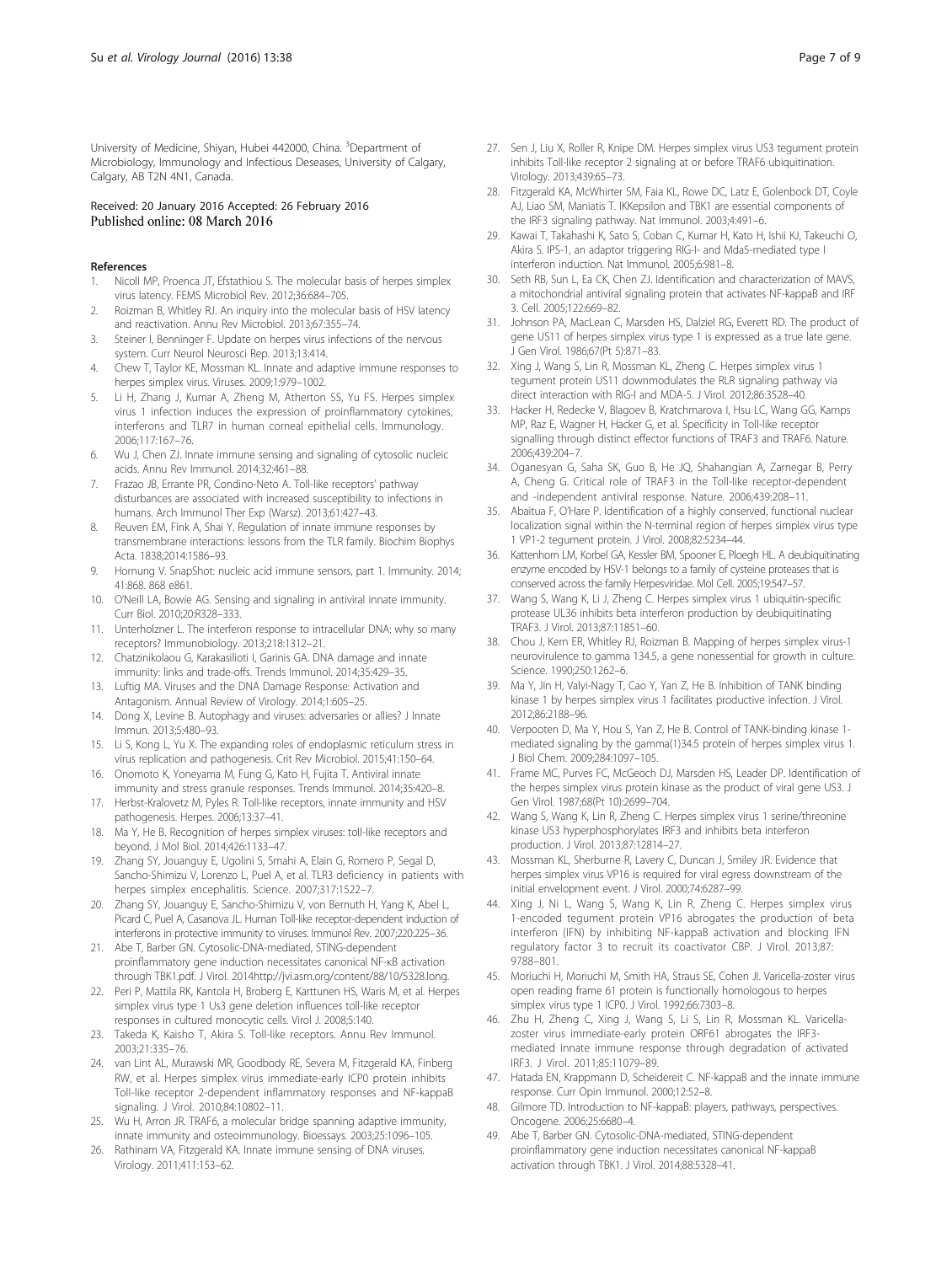- <span id="page-7-0"></span>50. Wang K, Ni L, Wang S, Zheng C. Herpes simplex virus 1 protein kinase US3 hyperphosphorylates p65/RelA and dampens NF-kappaB activation. J Virol. 2014;88:7941–51.
- 51. Everett RD. ICP0, a regulator of herpes simplex virus during lytic and latent infection. Bioessays. 2000;22:761–70.
- 52. Hagglund R, Roizman B. Role of ICP0 in the strategy of conquest of the host cell by herpes simplex virus 1. J Virol. 2004;78:2169–78.
- 53. Zhang J, Wang K, Wang S, Zheng C. Herpes simplex virus 1 E3 ubiquitin ligase ICP0 protein inhibits tumor necrosis factor alpha-induced NF-kappaB activation by interacting with p65/RelA and p50/NF-kappaB1. J Virol. 2013; 87:12935–48.
- 54. Ishii KJ, Coban C, Kato H, Takahashi K, Torii Y, Takeshita F, Ludwig H, Sutter G, Suzuki K, Hemmi H, et al. A Toll-like receptor-independent antiviral response induced by double-stranded B-form DNA. Nat Immunol. 2006;7:40–8.
- 55. Abe T, Harashima A, Xia T, Konno H, Konno K, Morales A, Ahn J, Gutman D, Barber GN. STING recognition of cytoplasmic DNA instigates cellular defense. Mol Cell. 2013;50:5–15.
- 56. Barber GN. STING-dependent cytosolic DNA sensing pathways. Trends Immunol. 2014;35:88–93.
- 57. Ishikawa H, Barber GN. STING is an endoplasmic reticulum adaptor that facilitates innate immune signalling. Nature. 2008;455:674–8.
- 58. Zhong B, Yang Y, Li S, Wang YY, Li Y, Diao F, Lei C, He X, Zhang L, Tien P, Shu HB. The adaptor protein MITA links virus-sensing receptors to IRF3 transcription factor activation. Immunity. 2008;29:538–50.
- 59. Ma F, Li B, Yu Y, Iyer SS, Sun M, Cheng G. Positive feedback regulation of type I interferon by the interferon-stimulated gene STING. EMBO Rep. 2015; 16:202–12.
- 60. Parker ZM, Murphy AA, Leib DA. Role of the DNA Sensor STING in Protection from Lethal Infection following Corneal and Intracerebral Challenge with Herpes Simplex Virus 1. J Virol. 2015;89:11080–91.
- 61. Kalamvoki M, Roizman B. HSV-1 degrades, stabilizes, requires, or is stung by STING depending on ICP0, the US3 protein kinase, and cell derivation. Proc Natl Acad Sci U S A. 2014;111:E611–617.
- 62. Hornung V, Hartmann R, Ablasser A, Hopfner KP. OAS proteins and cGAS: unifying concepts in sensing and responding to cytosolic nucleic acids. Nat Rev Immunol. 2014;14:521–8.
- 63. Sun L, Wu J, Du F, Chen X, Chen ZJ. Cyclic GMP-AMP synthase is a cytosolic DNA sensor that activates the type I interferon pathway. Science. 2013; 339:786–91.
- 64. Wu J, Sun L, Chen X, Du F, Shi H, Chen C, Chen ZJ. Cyclic GMP-AMP is an endogenous second messenger in innate immune signaling by cytosolic DNA. Science. 2013;339:826–30.
- 65. Diner EJ, Burdette DL, Wilson SC, Monroe KM, Kellenberger CA, Hyodo M, Hayakawa Y, Hammond MC, Vance RE. The innate immune DNA sensor cGAS produces a noncanonical cyclic dinucleotide that activates human STING. Cell Rep. 2013;3:1355–61.
- 66. Ma F, Li B, Liu SY, Iyer SS, Yu Y, Wu A, Cheng G. Positive feedback regulation of type I IFN production by the IFN-inducible DNA sensor cGAS. J Immunol. 2015;194:1545–54.
- 67. Li XD, Wu J, Gao D, Wang H, Sun L, Chen ZJ. Pivotal roles of cGAS-cGAMP signaling in antiviral defense and immune adjuvant effects. Science. 2013; 341:1390–4.
- 68. Orzalli MH, Broekema NM, Diner BA, Hancks DC, Elde NC, Cristea IM, Knipe DM. cGAS-mediated stabilization of IFI16 promotes innate signaling during herpes simplex virus infection. Proc Natl Acad Sci U S A. 2015;112:E1773–1781.
- 69. Dell'Oste V, Gatti D, Giorgio AG, Gariglio M, Landolfo S, De Andrea M. The interferon-inducible DNA-sensor protein IFI16: a key player in the antiviral response. New Microbiol. 2015;38:5–20.
- 70. Jakobsen MR, Paludan SR. IFI16: At the interphase between innate DNA sensing and genome regulation. Cytokine Growth Factor Rev. 2014;25:649–55.
- 71. Veeranki S, Choubey D. Interferon-inducible p200-family protein IFI16, an innate immune sensor for cytosolic and nuclear double-stranded DNA: regulation of subcellular localization. Mol Immunol. 2012;49:567–71.
- 72. Ansari MA, Dutta S, Veettil MV, Dutta D, Iqbal J, Kumar B, Roy A, Chikoti L, Singh VV, Chandran B. Herpesvirus Genome Recognition Induced Acetylation of Nuclear IFI16 Is Essential for Its Cytoplasmic Translocation, Inflammasome and IFN-beta Responses. PLoS Pathog. 2015;11:e1005019.
- 73. Johnson KE, Bottero V, Flaherty S, Dutta S, Singh VV, Chandran B. IFI16 restricts HSV-1 replication by accumulating on the hsv-1 genome,

repressing HSV-1 gene expression, and directly or indirectly modulating histone modifications. PLoS Pathog. 2014;10:e1004503.

- 74. Johnson KE, Chikoti L, Chandran B. Herpes simplex virus 1 infection induces activation and subsequent inhibition of the IFI16 and NLRP3 inflammasomes. J Virol. 2013;87:5005–18.
- 75. Orzalli MH, DeLuca NA, Knipe DM. Nuclear IFI16 induction of IRF-3 signaling during herpesviral infection and degradation of IFI16 by the viral ICP0 protein. Proc Natl Acad Sci U S A. 2012;109:E3008–3017.
- 76. Cuchet-Lourenco D, Anderson G, Sloan E, Orr A, Everett RD. The viral ubiquitin ligase ICP0 is neither sufficient nor necessary for degradation of the cellular DNA sensor IFI16 during herpes simplex virus 1 infection. J Virol. 2013;87:13422–32.
- 77. Taddeo B, Roizman B. The virion host shutoff protein (UL41) of herpes simplex virus 1 is an endoribonuclease with a substrate specificity similar to that of RNase A. J Virol. 2006;80:9341–5.
- 78. Shen G, Wang K, Wang S, Cai M, Li ML, Zheng C. Herpes simplex virus 1 counteracts viperin via its virion host shutoff protein UL41. J Virol. 2014;88: 12163–6.
- 79. Gao G, Guo X, Goff SP. Inhibition of retroviral RNA production by ZAP, a CCCH-type zinc finger protein. Science. 2002;297:1703–6.
- 80. Su C, Zhang J, Zheng C. Herpes simplex virus 1 UL41 protein abrogates the antiviral activity of hZAP by degrading its mRNA. Virol J. 2015;12:203.
- 81. Swiecki M, Omattage NS, Brett TJ. BST-2/tetherin: structural biology, viral antagonism, and immunobiology of a potent host antiviral factor. Mol Immunol. 2013;54:132–9.
- 82. Blondeau C, Pelchen-Matthews A, Mlcochova P, Marsh M, Milne RS, Towers GJ. Tetherin restricts herpes simplex virus 1 and is antagonized by glycoprotein M. J Virol. 2013;87:13124–33.
- 83. Zenner HL, Mauricio R, Banting G, Crump CM. Herpes simplex virus 1 counteracts tetherin restriction via its virion host shutoff activity. J Virol. 2013;87:13115–23.
- 84. Garcia MA, Gil J, Ventoso I, Guerra S, Domingo E, Rivas C, Esteban M. Impact of protein kinase PKR in cell biology: from antiviral to antiproliferative action. Microbiol Mol Biol Rev. 2006;70:1032–60.
- 85. Low-Calle AM, Prada-Arismendy J, Castellanos JE. Study of interferon-beta antiviral activity against Herpes simplex virus type 1 in neuron-enriched trigeminal ganglia cultures. Virus Res. 2014;180:49–58.
- 86. Justesen J, Hartmann R, Kjeldgaard NO. Gene structure and function of the 2'-5'-oligoadenylate synthetase family. Cell Mol Life Sci. 2000;57:1593–612.
- 87. Floyd-Smith G, Slattery E, Lengyel P. Interferon action: RNA cleavage pattern of a (2'-5')oligoadenylate–dependent endonuclease. Science. 1981;212:1030–2.
- 88. Sanchez R, Mohr I. Inhibition of cellular 2'-5' oligoadenylate synthetase by the herpes simplex virus type 1 Us11 protein. J Virol. 2007;81:3455–64.
- 89. Turnell AS, Grand RJ. DNA viruses and the cellular DNA-damage response. J Gen Virol. 2012;93:2076–97.
- 90. Ferguson BJ, Mansur DS, Peters NE, Ren H, Smith GL. DNA-PK is a DNA sensor for IRF-3-dependent innate immunity. Elife. 2012;1:e00047.
- 91. Kondo T, Kobayashi J, Saitoh T, Maruyama K, Ishii KJ, Barber GN, Komatsu K, Akira S, Kawai T. DNA damage sensor MRE11 recognizes cytosolic doublestranded DNA and induces type I interferon by regulating STING trafficking. Proc Natl Acad Sci U S A. 2013;110:2969–74.
- 92. Lilley CE, Chaurushiya MS, Boutell C, Landry S, Suh J, Panier S, Everett RD, Stewart GS, Durocher D, Weitzman MD. A viral E3 ligase targets RNF8 and RNF168 to control histone ubiquitination and DNA damage responses. EMBO J. 2010;29:943–55.
- 93. Parkinson J, Lees-Miller SP, Everett RD. Herpes simplex virus type 1 immediate-early protein vmw110 induces the proteasome-dependent degradation of the catalytic subunit of DNA-dependent protein kinase. J Virol. 1999;73:650–7.
- 94. Chaurushiya MS, Lilley CE, Aslanian A, Meisenhelder J, Scott DC, Landry S, Ticau S, Boutell C, Yates JR, 3rd, Schulman BA, et al. Viral E3 ubiquitin ligase-mediated degradation of a cellular E3: viral mimicry of a cellular phosphorylation mark targets the RNF8 FHA domain. Mol Cell. 2012;46: 79–90.
- 95. Liang Q, Seo GJ, Choi YJ, Kwak MJ, Ge J, Rodgers MA, Shi M, Leslie BJ, Hopfner KP, Ha T, et al. Crosstalk between the cGAS DNA sensor and Beclin-1 autophagy protein shapes innate antimicrobial immune responses. Cell Host Microbe. 2014;15:228–38.
- 96. Alexander DE, Ward SL, Mizushima N, Levine B, Leib DA. Analysis of the role of autophagy in replication of herpes simplex virus in cell culture. J Virol. 2007;81:12128–34.